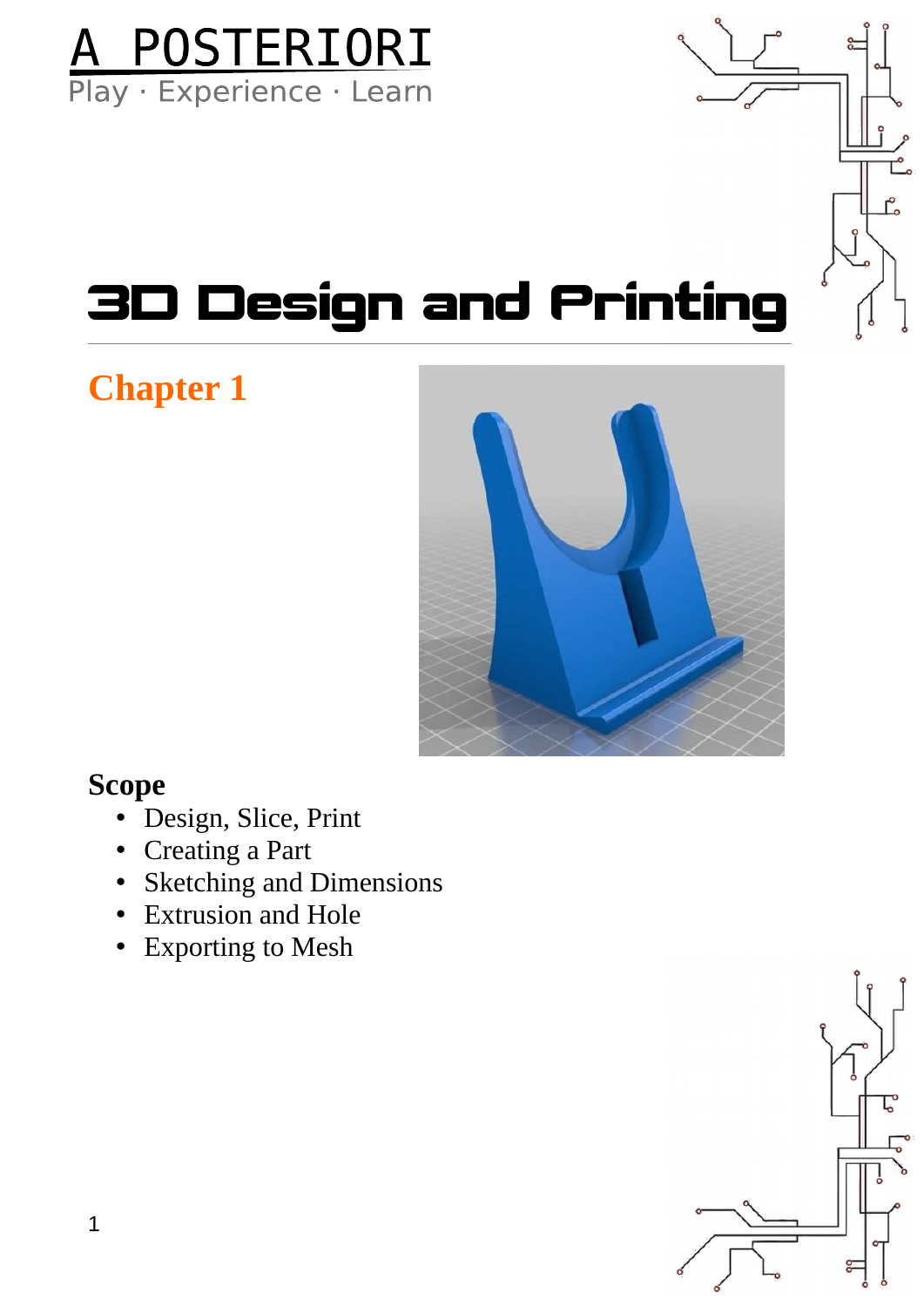



#### **About this Course**

This course will prepare you in designing a part for 3D printing, with an emphasis on engineering applications. In this course, we will be using the Onshape (http://onshape.com) 3D mechanical  $CAD<sup>1</sup>$  $CAD<sup>1</sup>$  $CAD<sup>1</sup>$  software, and you are expected to register a free account prior to starting this course.

#### **What this Course is NOT**

This course will NOT prepare you for artistic 3D modelling. While you can certainly use Onshape to design a 3D alien or pokemon model, it is not well suited for such purposes<sup>[2](#page-1-1)</sup>.

This course also does NOT cover all the common operations in engineering CAD. Important topics such as producing engineering drawings and parts assemblies are excluded, as they are not required for [3](#page-1-2)D printing<sup>3</sup>.

#### **About A Posteriori**

A Posteriori is a provider of STEM education services in Singapore. We believe in open sharing of knowledge, and you can find this course and many more on our website (https://aposteriori.com.sg)

<span id="page-1-2"></span><span id="page-1-1"></span><span id="page-1-0"></span>1 Computer Aided Design 2 Try softwares like Blender instead 3 There are many free lessons on the Onshape websites, so you can learn these topics from there yourself.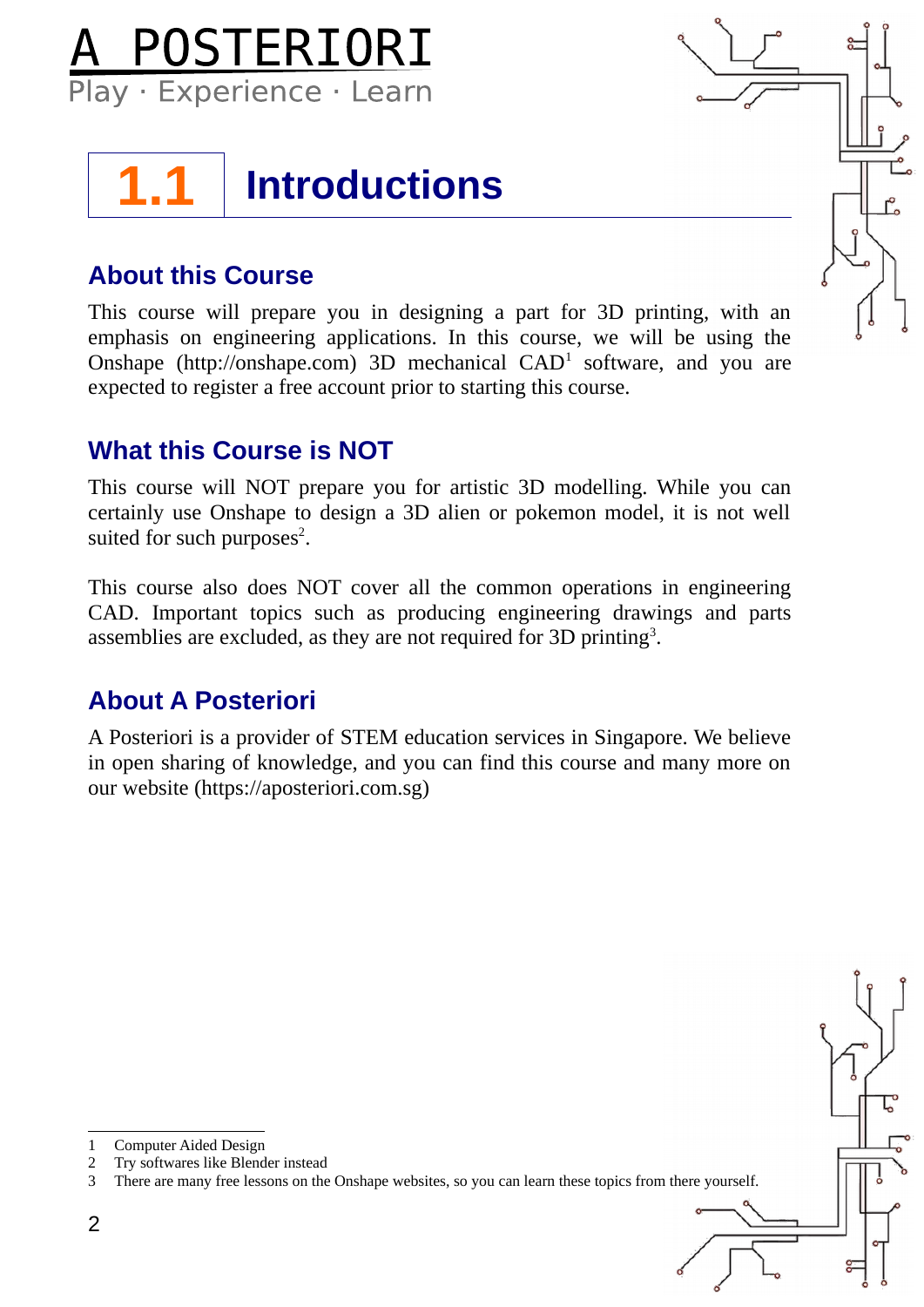

### **1.2 Design, Slice, Print**

#### **Overview**

The 3D design and printing process, consists of 3 main steps:

- Design
- Slice
- Print

#### **Design**

In this step, we will create the 3D model using an engineering CAD software. For this course, we'll be using the Onshape software (http://onshape.com). A free subscription is available for Onshape, and the software runs within your webbrowser, so no installations are required.



When designing our 3D model, we will **draw** the model, set the **dimensions**, and export a **mesh file**.

#### **Slice**

Slicing is the process of turning the **3D mesh file** into a set of instructions for the 3D printer. These instructions are typically in **gcode format**<sup>[4](#page-2-0)</sup>.

During the slicing process, we will set important printing parameters such as print quality, whether the object is solid or hollow, and the nozzle and bed temperature. We cannot however,



<span id="page-2-0"></span><sup>4</sup> Gcode is a standard format that's used by not just most 3D printers, but also many other industrial machines. Some 3D printer manufacturers wants to be "special" and use a different format. We try not to buy their printers.

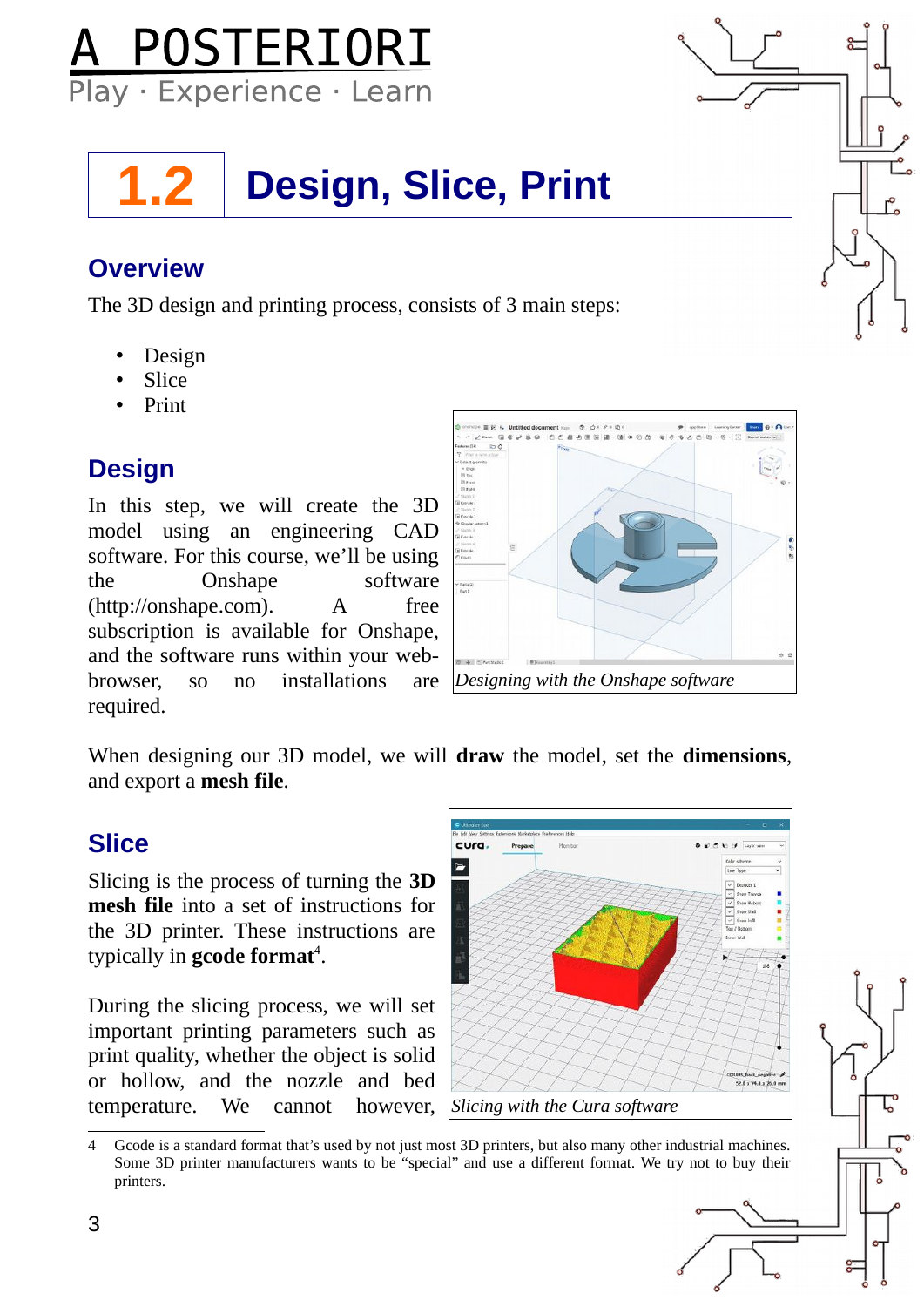

change the design of the model. We'll typically be using Cura (https://ultimaker.com/software/ultimaker-cura) for this.

#### **Print**

Here's where we perfom the actual printing of the object. We will transfer the gcode file to the 3D printer using an SDcard. If your printer is already well calibrated and prepared, you shouldn't need to do more than click print<sup>[5](#page-3-0)</sup>.



*Printing on a Rigidbot 3D printer*



<span id="page-3-0"></span><sup>5</sup> ...and wait. 3D printing is slow.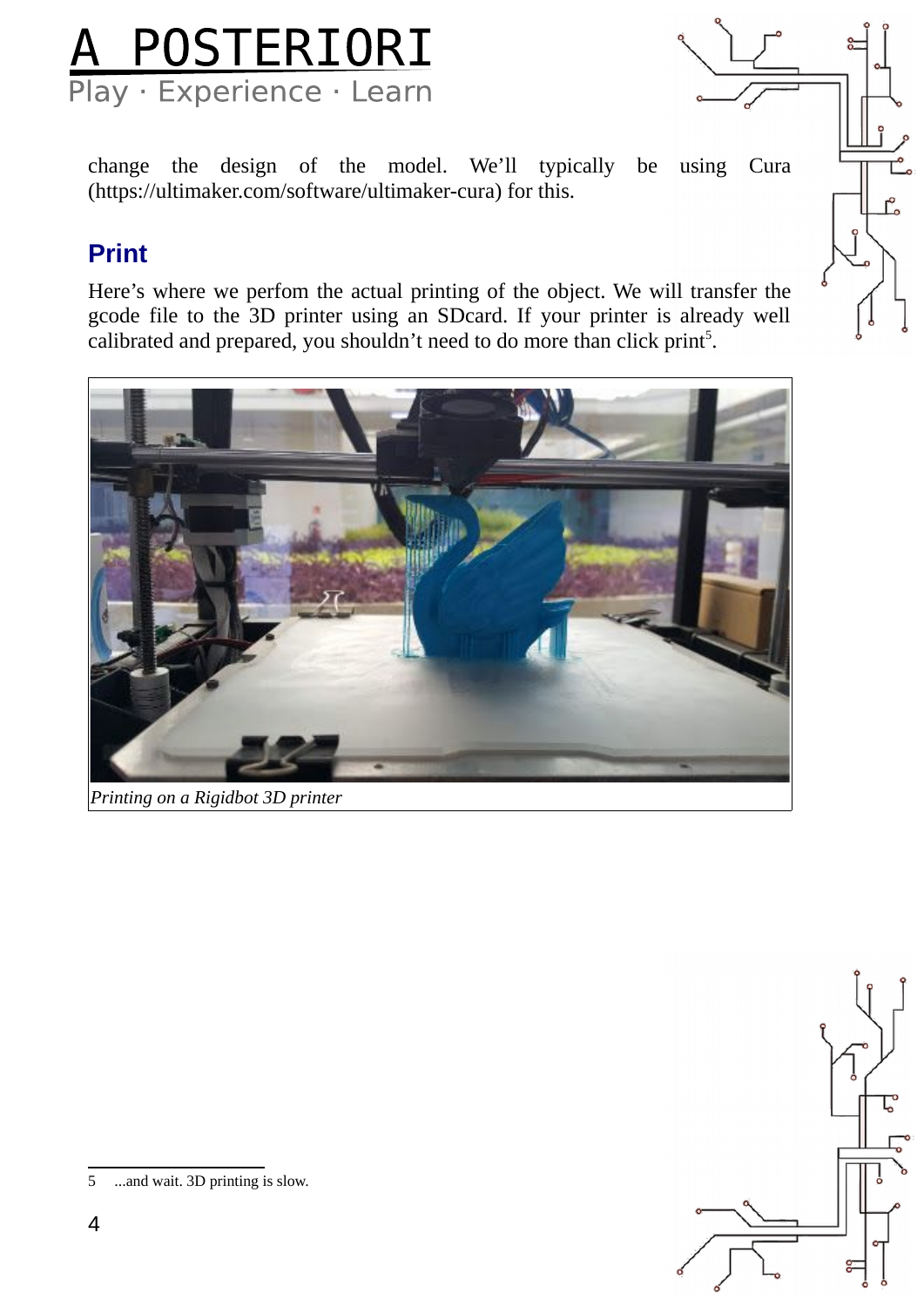

### **1.3 Creating a Part**

#### **Part Design Process**

In 3D design, a part is the smallest piece that is made of a single material. For example...

- A spoon is a part. It is made of one single material (steel) and cannot be separated into smaller pieces.
- A pair of scissors is not a part. It is made of multiple materials (steel for the blade, plastic for the handle) and can be separated.

The process of creating a part, consists of...

- 1. **Surface**. Select a surface to draw on.
- 2. **Sketch**. Draw a 2D sketch.
- 3. **Dimension**. Set the dimensions for the sketch.
- 4. **Extrude**. Turn the 2D sketch into 3D.

#### **Getting Started**

From here on, we'll be using the Onshape software. Open the Onshape website and login. You should see a screen like this...

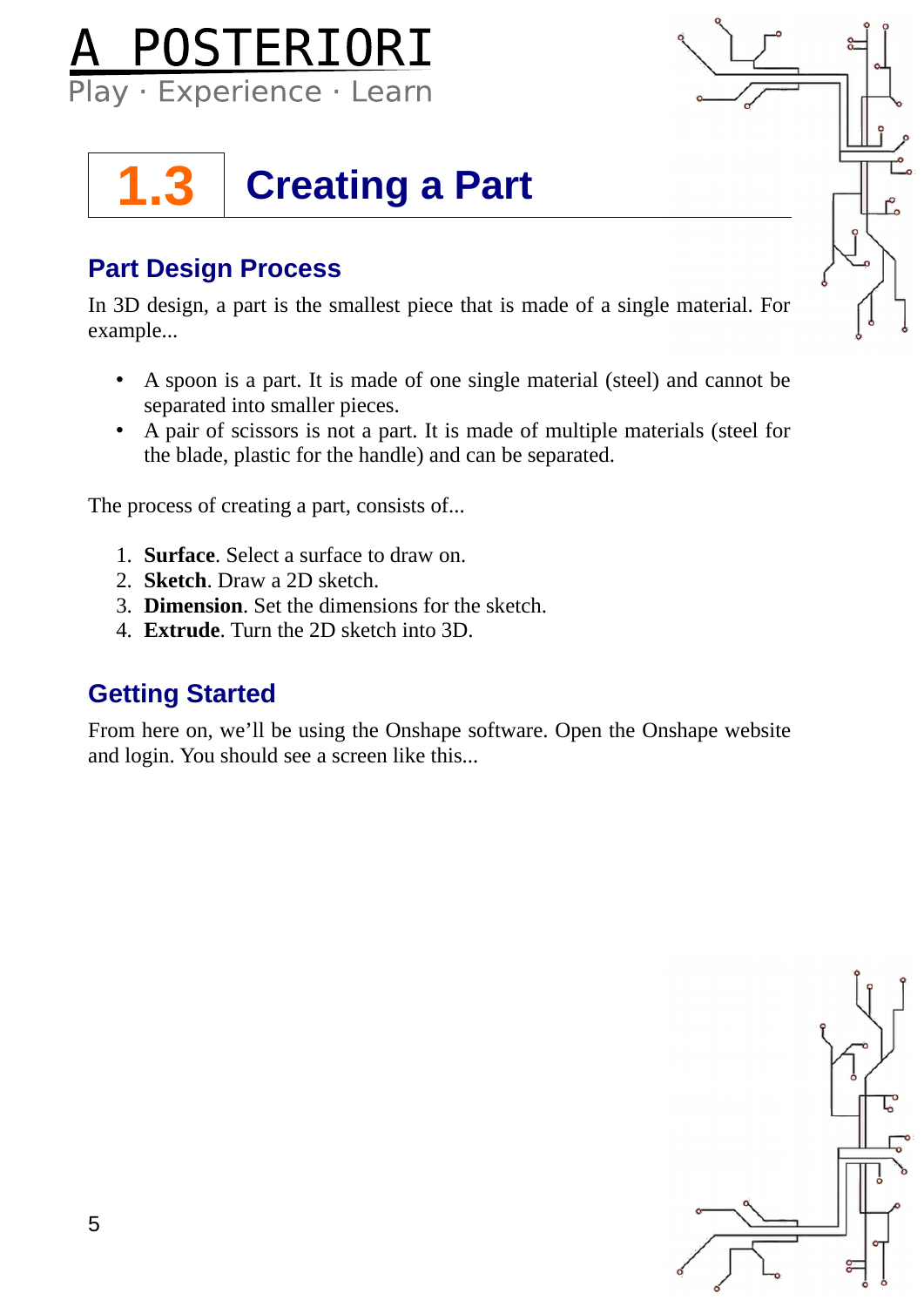

If you have created any designs, you'll see them here. Go ahead and click...



.. select **"Document..."**, and give it a name (eg. "Exercise 1"). You should now be in the **Part Studio**, which looks like this...

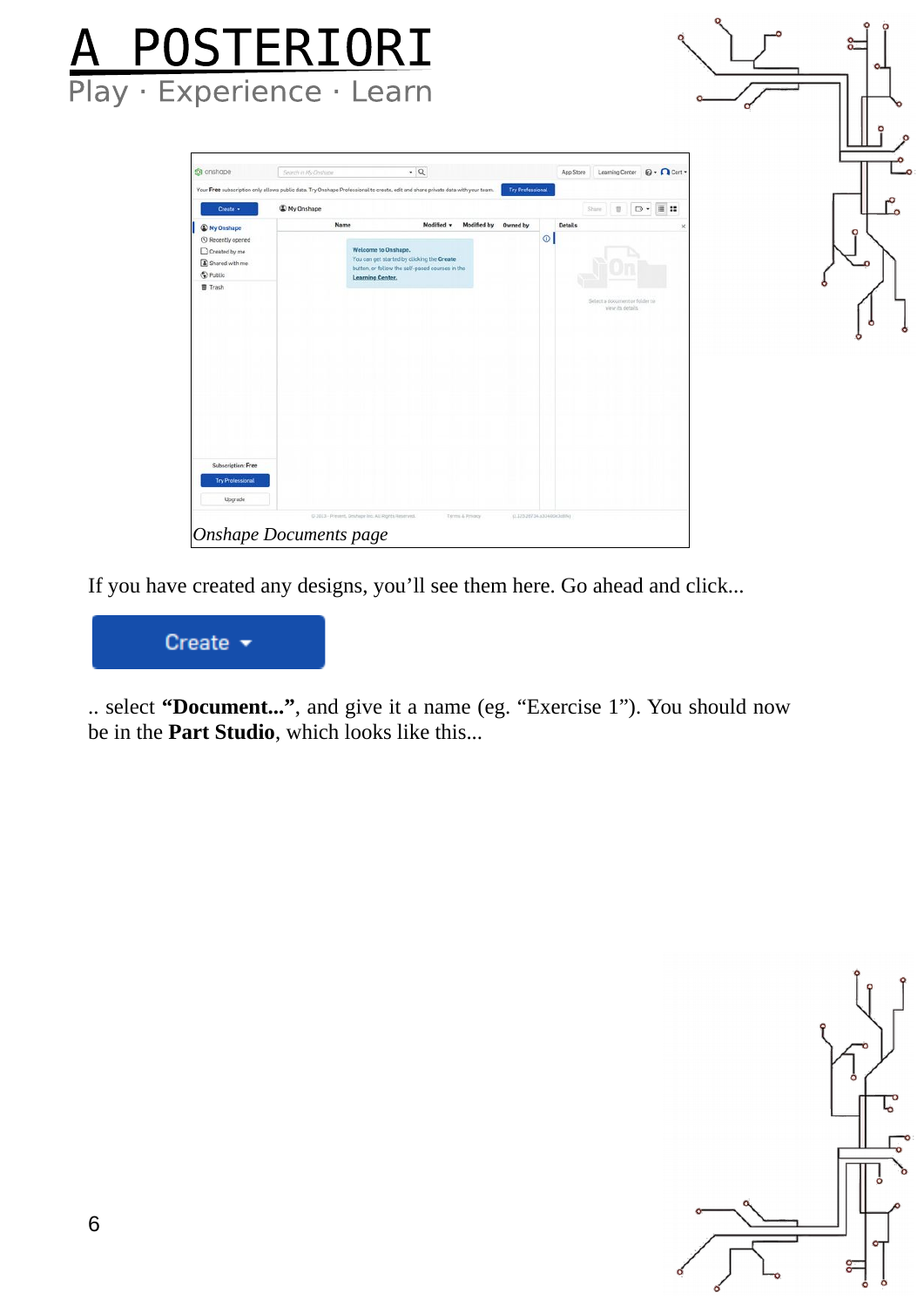# A POSTERIORI



Before doing anything else, we want to make sure our units are set to millimeters. Click on the Document menu (...the 3 horizontal bars), and select "Workspace units...". Set it to millimeters then click the green tick.



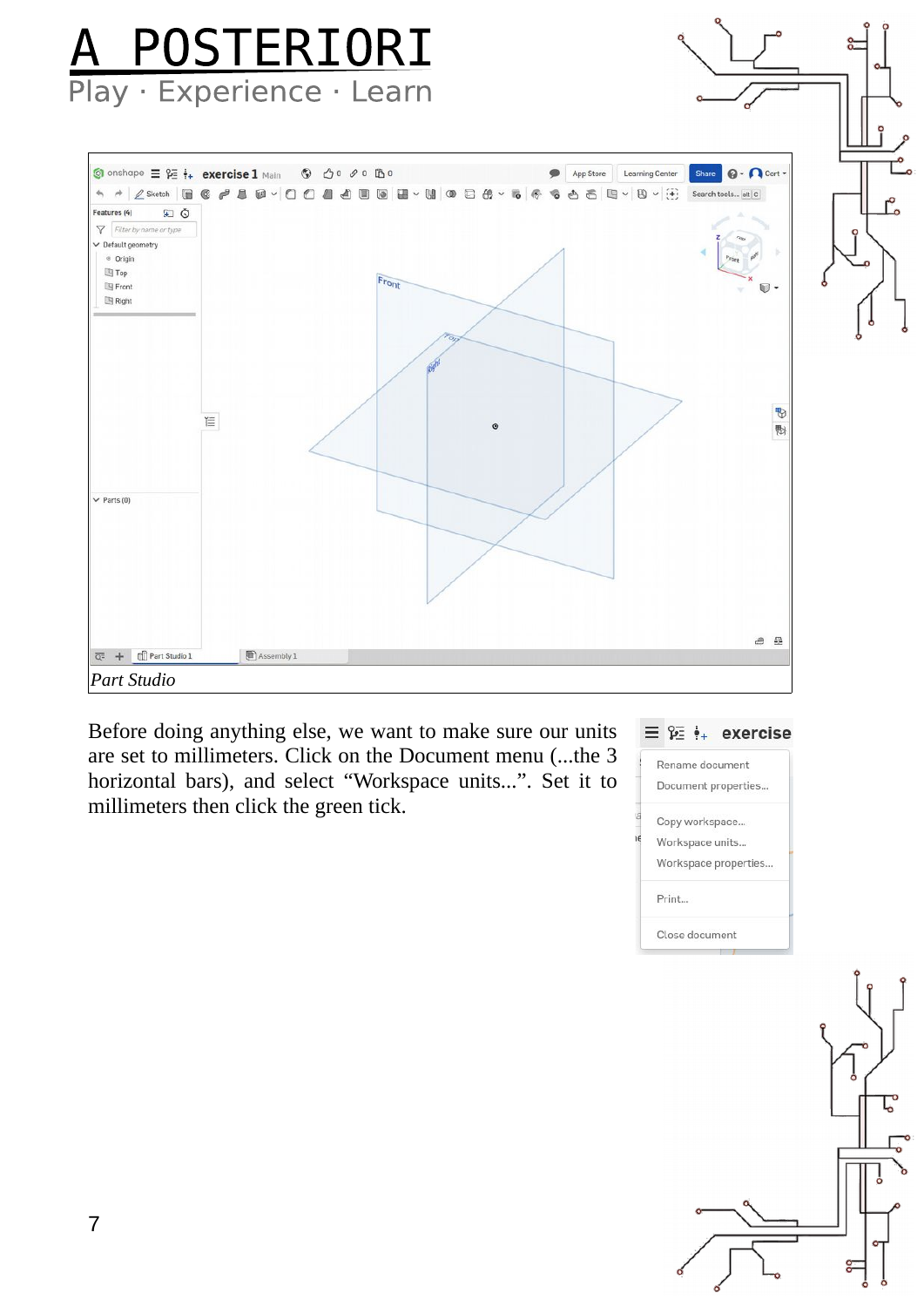

#### **Selecting a Surface**

Before we can sketch our design, we need to start by selecting a surface to sketch on. There are 3 default planes available for us to select (Front, Right, Top). It doesn't matter much which one you choose. For this exercise, I'm going to choose Top, but you can pick whichever you like.

Click on the surface to select it (...it'll turn orange), then click...



You're now in the sketch mode, and the tool bar will change to show the sketch tools...



*Sketch tools*

Go ahead and hover your mouse cursor over the icons to see a description of what they do. Don't worry if you don't understand it yet. We'll be mainly using **Lines**, **Rectangles**, **Circle**, and **Arc**, and we'll show you how to use them in the later steps.

#### **Sketching**

For this first exercise, we'll be creating this shape...

**Before you start.** Press **"n"** to rotate the view. This is not a must, but it's a lot harder to draw if you're viewing the surface at an angle.

Click on the line button...



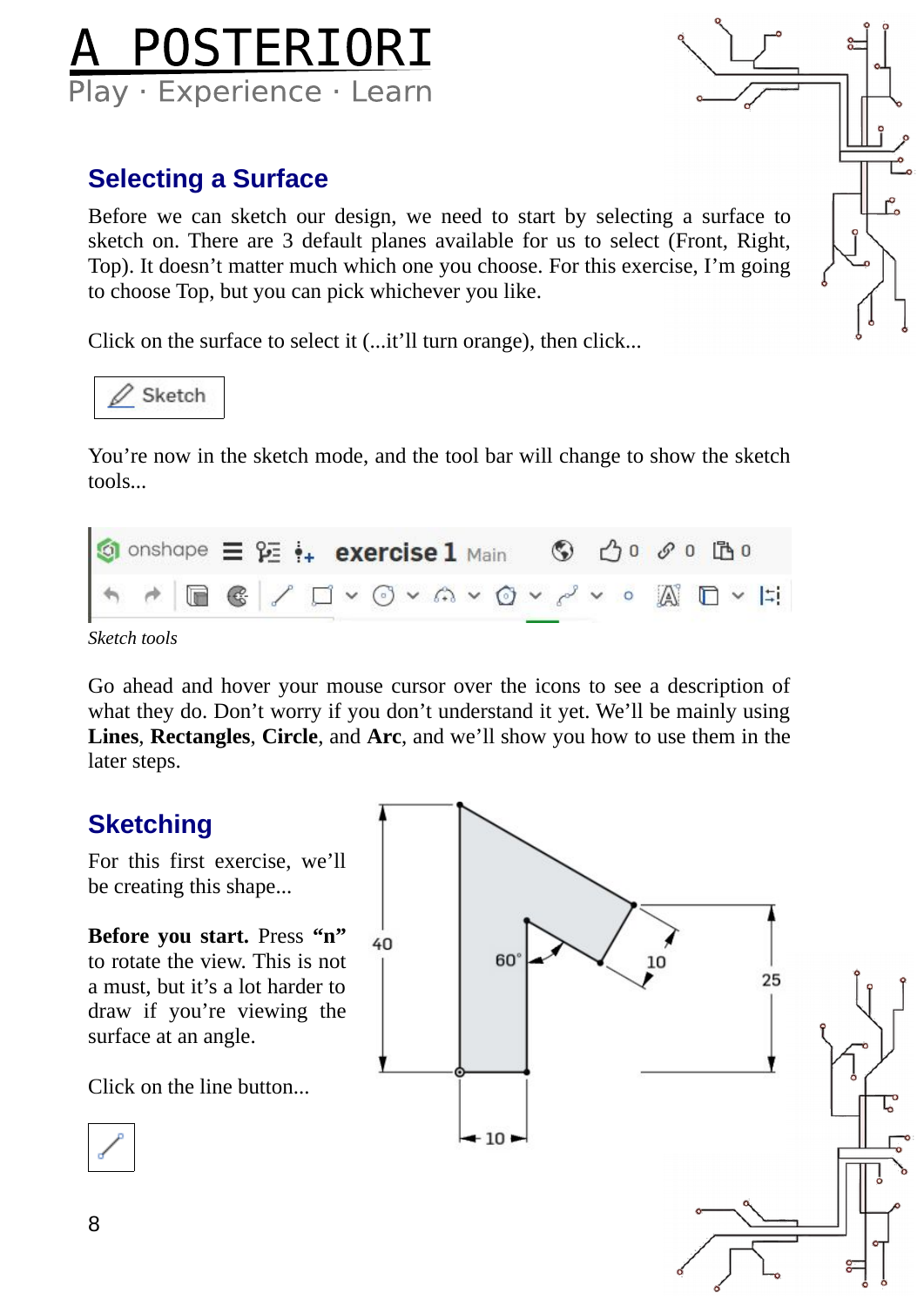

...then **click and release the left mouse button** at the origin ( ...the dot at the center), that will start drawing the first line beginning from the origin.

Continue to click and release the button again at each of the points, but as you do so, pay attention to the symbols that appears. Some of the symbols you should see are...

|                              | The line will be perfectly vertical, or is vertically aligned to something<br>(highlighted in orange).     |
|------------------------------|------------------------------------------------------------------------------------------------------------|
| —                            | The line will be perfectly horizontal, or is horizontally aligned to<br>something (highlighted in orange). |
| 上                            | This line will be at right angle to the previous line, or to the<br>highlighted line.                      |
| $\overline{\!\!\mathscr{L}}$ | This line will be parallel to the highlighted line.                                                        |

There are more symbols that may appear, but these are fairy common. Don't worry if you miss one or two of these, you can add them back later.

**Tips:** When sketching, you don't have to worry about the length or size of each line. We'll take care of that in the next step.

#### **Dimensions**

After you are done sketching, you'll notice that some of the lines and points are blue. This means that those lines or points can still move around, as we haven't set enough dimensions or conditions to prevent them from doing so. We refer this type of sketch as "under-defined".

Click on the dimensions button...



...then click on the drawing to set dimensions. You can...

- Click on a line to set its length
- Click on two lines to set the angle between them

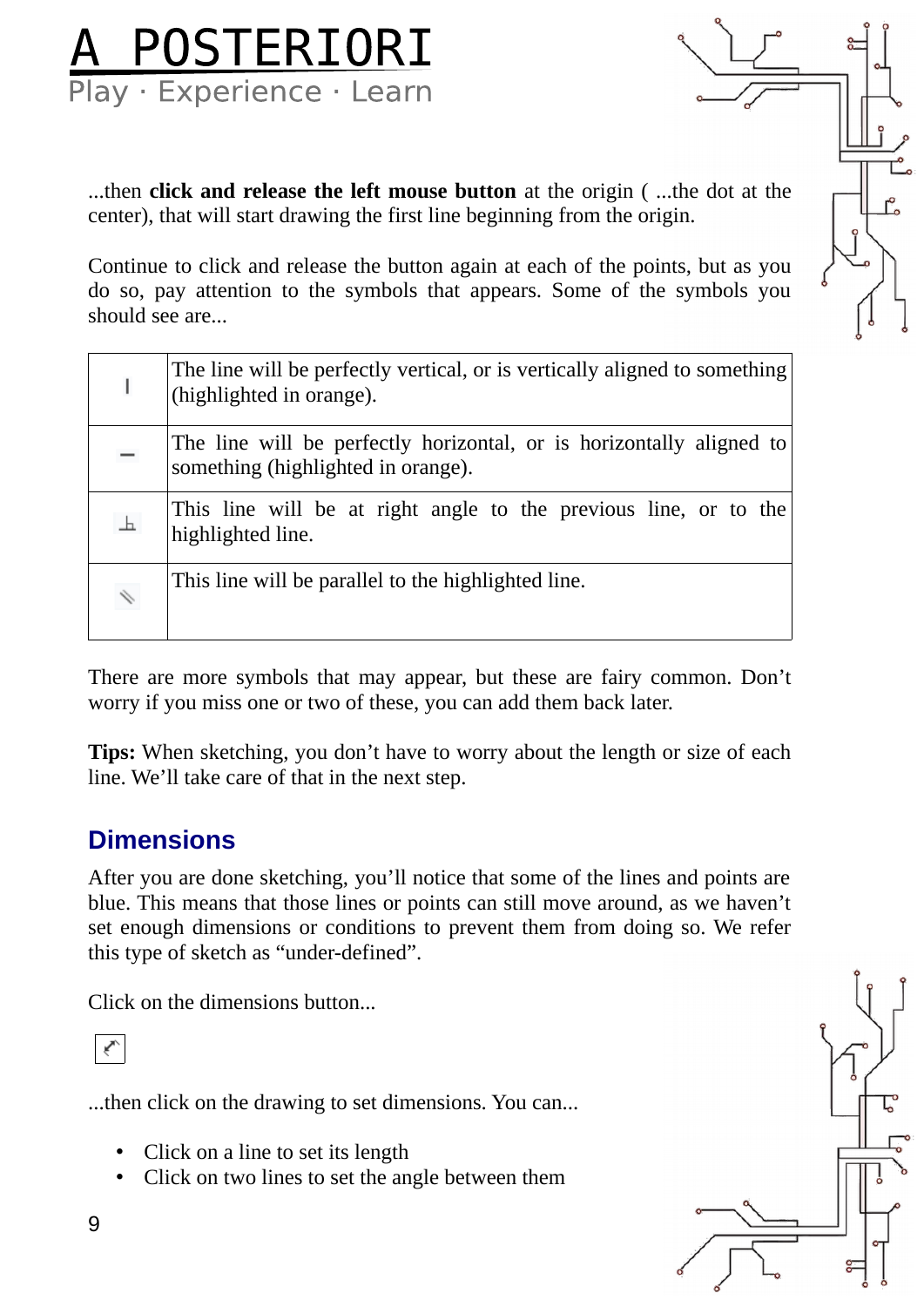## **A POSTERIORI**<br>Play · Experience · Learn

Click on two points to set the distance between them

You can also click on the constraints button to set constraints on the sketch. For example, you use the "Perpendicular" constraint to force two lines to be at right angle, or the "Equal" constraint to force two lines to have the same length.



Once you have set sufficient dimensions and constraints,

there should be no blue lines or points remaining. The sketch is now referred to as "fully defined".

While the software don't strictly require us to fully defined every part, it is considered good engineering design practice to always do so.

#### **Extrude**

Now that we are done with the sketch, click the green tick...



...to complete the sketch.

Select the sketch from the "Features" list...



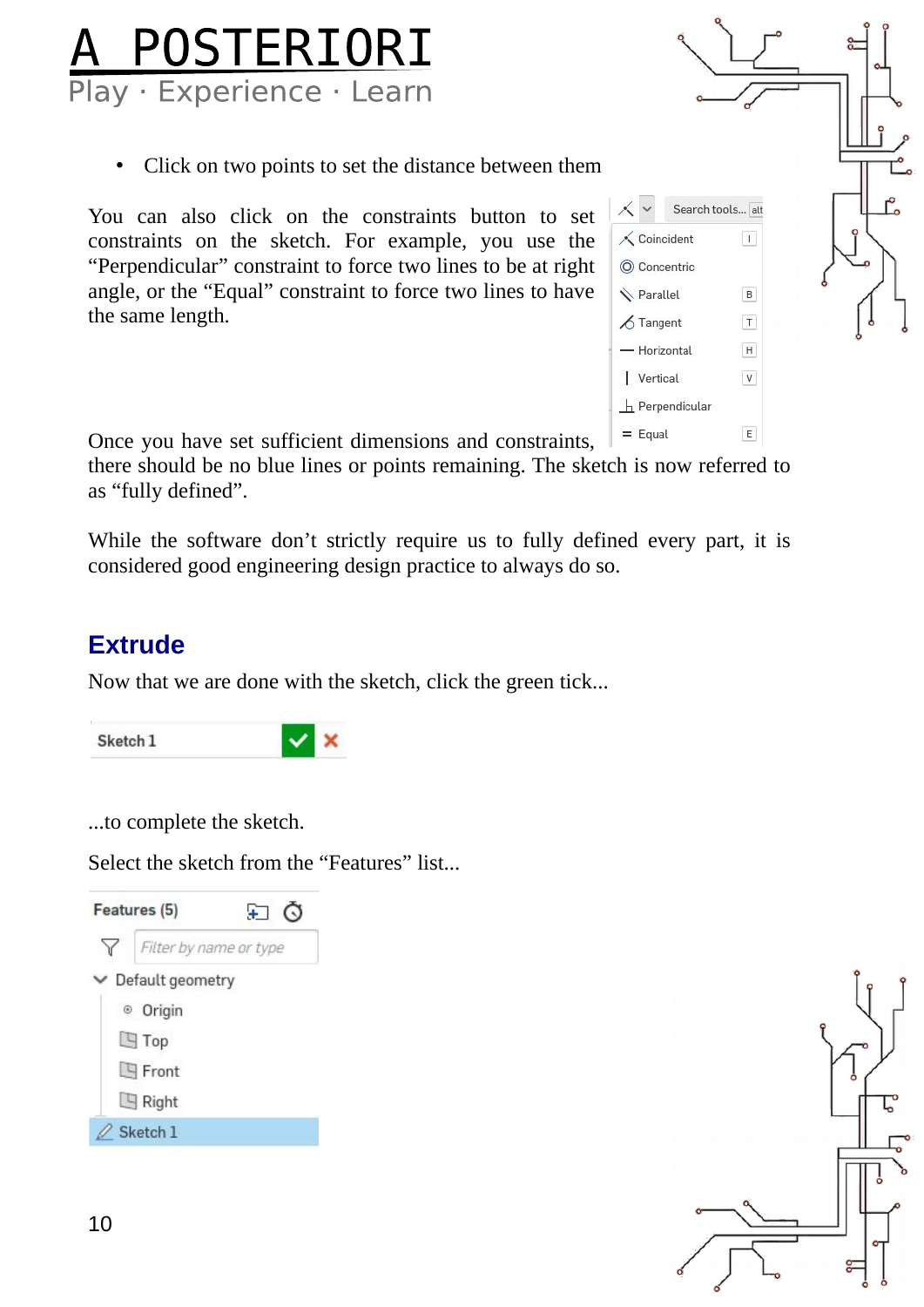

...and click the **extrude** button...



This will turn your 2D sketch into a 3D shape. If you can't see the 3D shape, try rotating the view around by **clicking and dragging with the right mouse button**.

Set the "Depth" to 20mm, then click the green flag to complete the extrude.

| Extrude 1  |                   |                                     |                  |  |
|------------|-------------------|-------------------------------------|------------------|--|
|            | Solid             | Surface                             |                  |  |
| <b>New</b> | Add               |                                     | Remove Intersect |  |
|            |                   | Faces and sketch regions to extrude |                  |  |
|            | Faces of Sketch 1 |                                     | ×                |  |
| Blind      |                   |                                     |                  |  |
| Depth.     |                   |                                     | 5 mm             |  |
| Draft      |                   |                                     |                  |  |
|            |                   |                                     |                  |  |
|            |                   | Second end position                 |                  |  |

#### **Hole**

Beside extruding a sketch to produce a solid, we can also use a sketch to remove materials.

We'll start by creating a new sketch. This time, we'll select one of the faces on our part as the sketch surface. Select this face by clicking on it (...it will turn orange)...





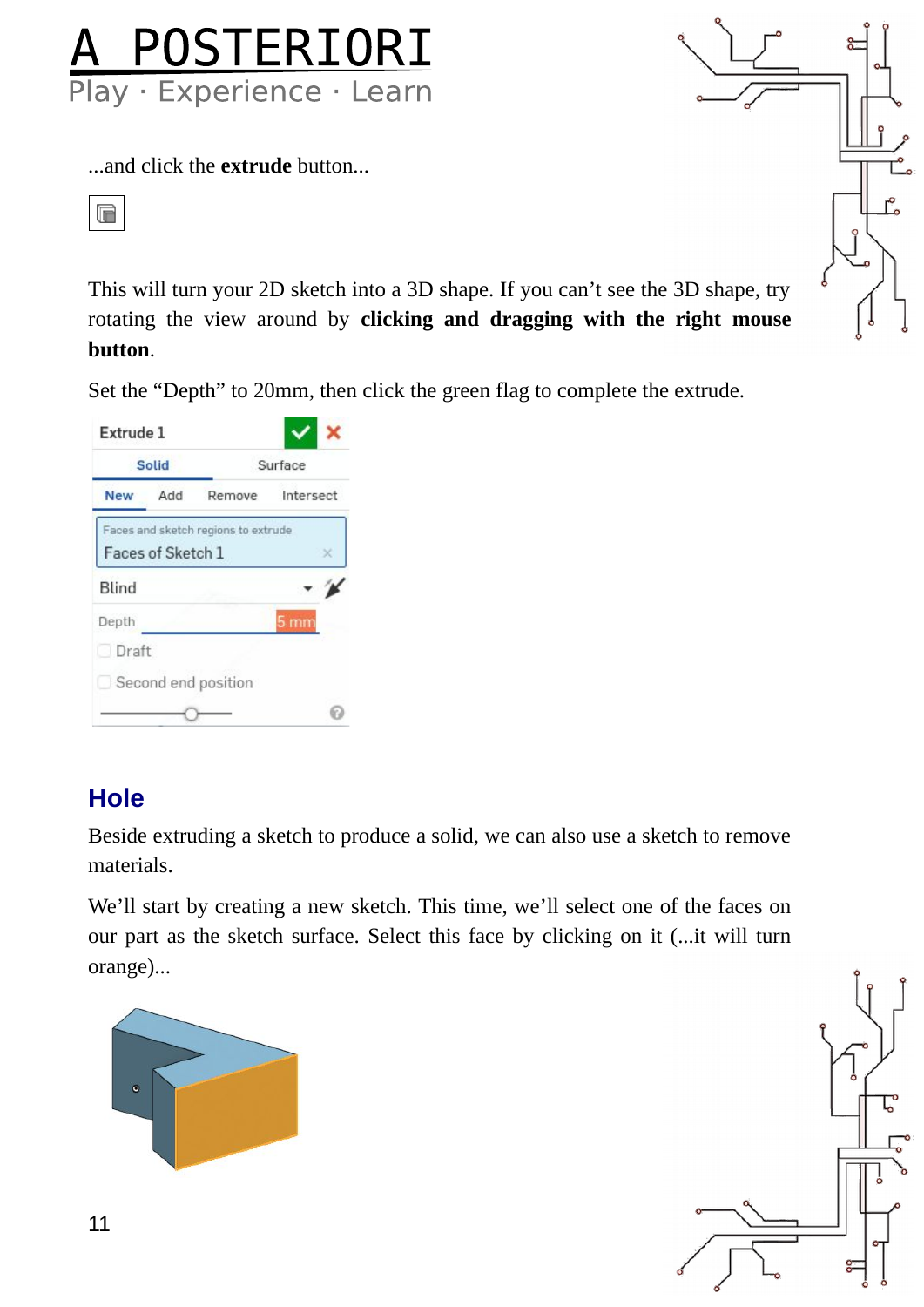## A POSTERIORI<br>Play Experience Learn

Click the "Sketch" button, then press "n" to rotate the view.

Click on the "Center point circle" icon...

 $\odot$ 

Bring the cursor to the center of the right most line. You should see a small orange box appear on the line (...the box represents the center point of the line). Carefully move the cursor to the left, you should see a dotted line extend outwards.



Click to start drawing the circle and click again to complete the circle. Set the following dimensions.

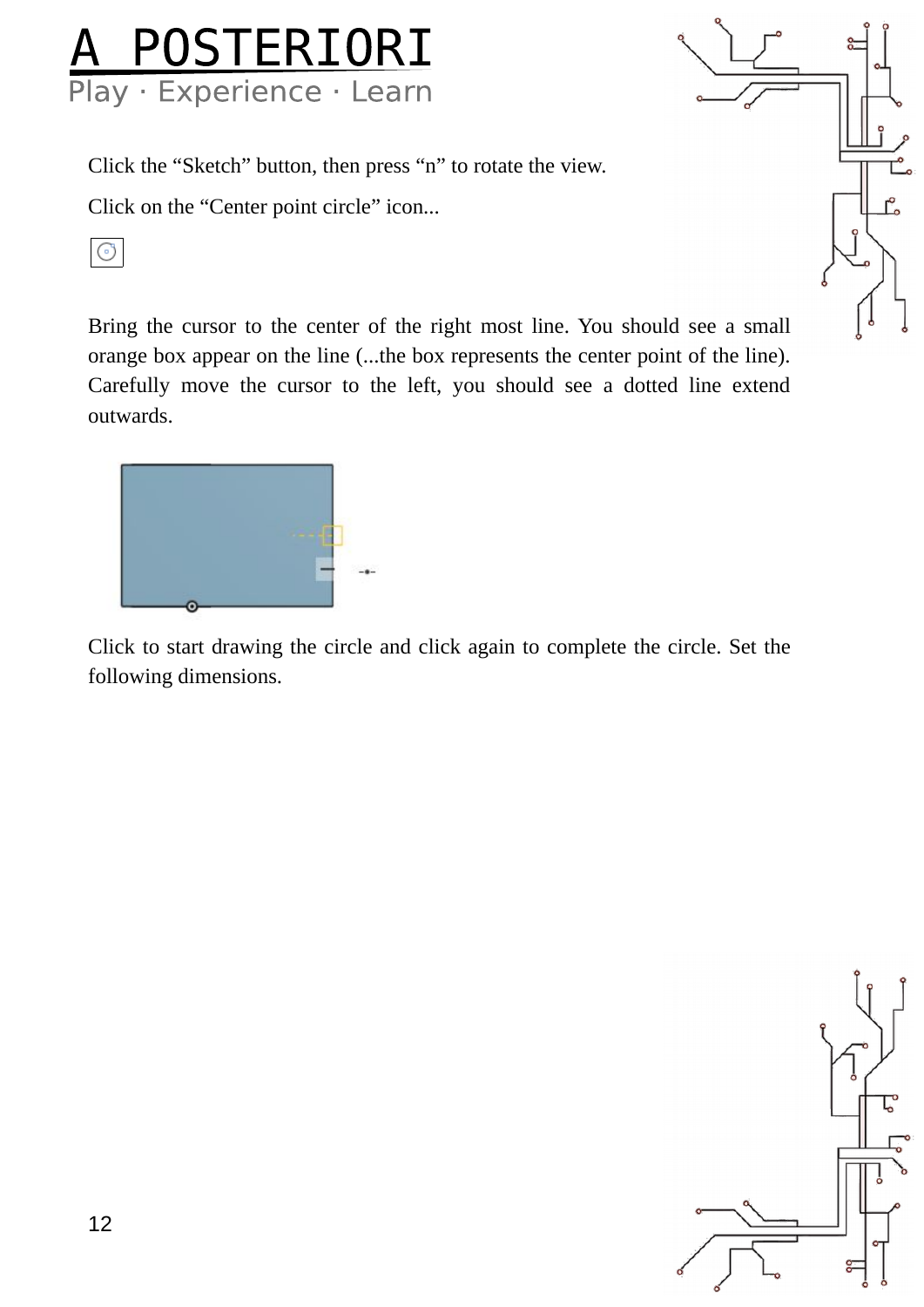





When done, hit the green tick to complete the sketch.

Select the last sketch, then click on the "Extrude" button. This time, we'll select "Remove". This will set it to remove materials instead of adding it. We'll set the depth to "Through all", so that it will cut all the way through.

| Extrude 2   |                   |                                     |                  |  |
|-------------|-------------------|-------------------------------------|------------------|--|
|             | Solid             | Surface                             |                  |  |
| New         | Add               |                                     | Remove Intersect |  |
|             | Faces of Sketch 2 | Faces and sketch regions to extrude |                  |  |
| Through all |                   |                                     |                  |  |

#### **Export**

There is no need to save, Onshape automatically saves your work for you. But to be able to slice the model for 3D printing, you'll need to export the model into a **mesh file format**.

Select your part from the parts list...



Right click on the part, then select "Export...". Make sure that the format is **STL** or **OBJ**, and the units are in **meters**, then click "Ok".

After a few seconds, your browser should download a .stl or .obj file, that contains your model in a mesh format.

#### **Mesh files**

- Typically in STL or OBJ format
- Can be sliced (...producing gcode)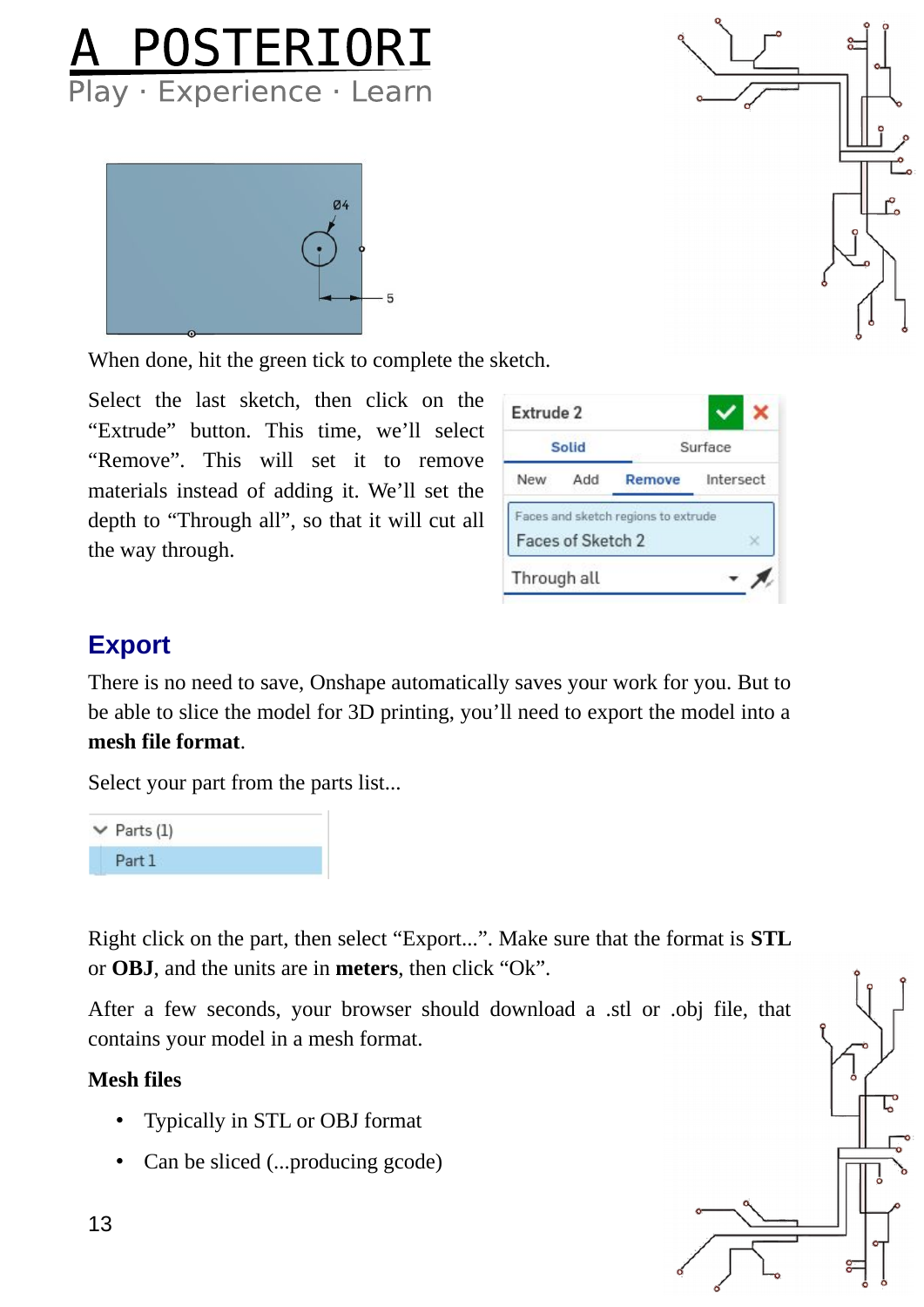

• Not suitable for editing (...use the copy automatically saved in Onshape instead)

To return to the documents page, click on the Onshape logo...



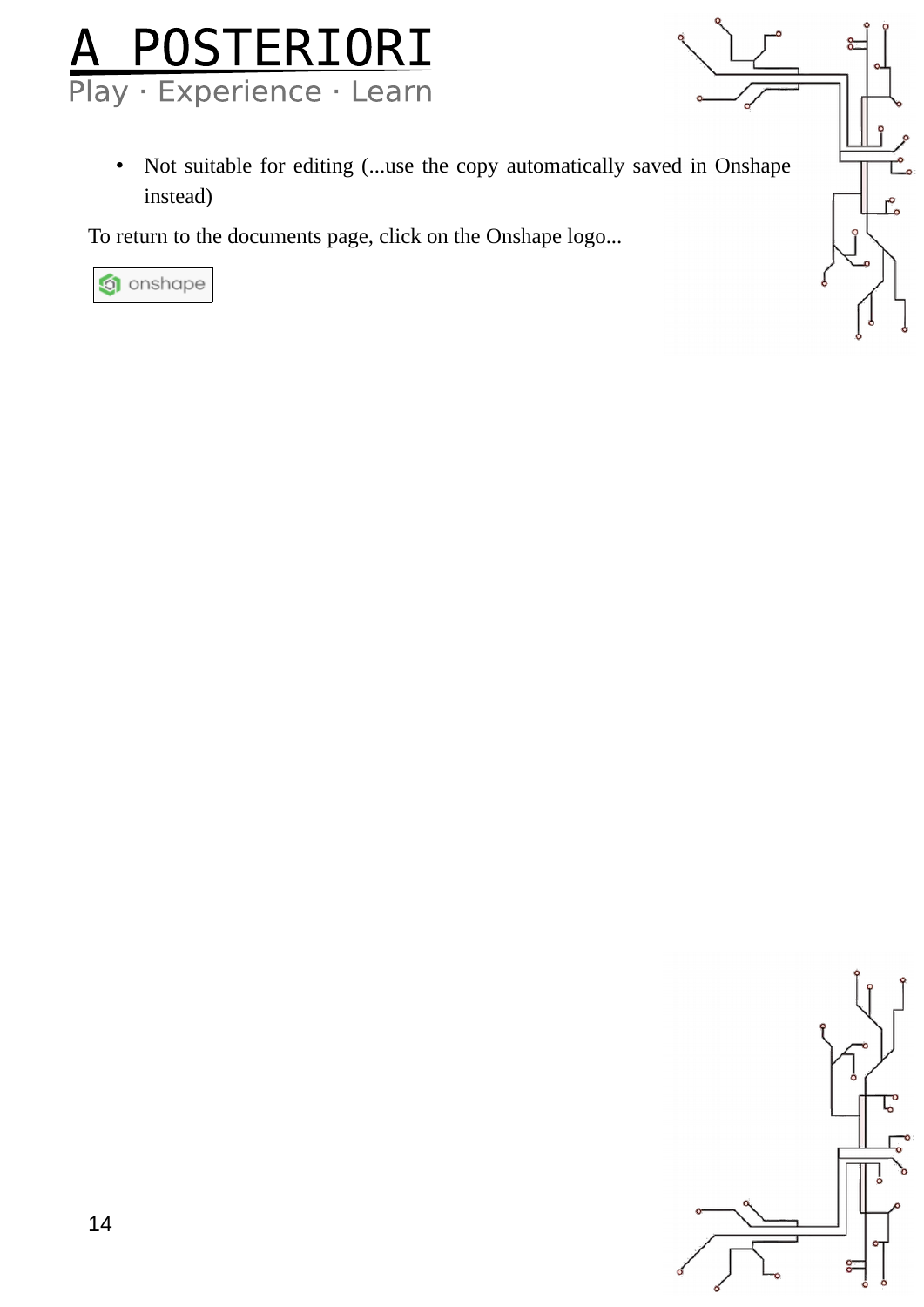



- **1) Create -> Document...**
- **2) Set name as "Exercise 2"**
- **3) Select Surface**
	- a) Select the "Top" plane
- **4) Sketch**
	- a) Click the Sketch button
	- b) Press "n" to rotate the view
	- c) Draw and dimension the following



#### **5) Extrude**

a) Extrude with a depth of 10mm

#### **6) Sketch**

- a) Select the top face of the part
- b) Press "n" to rotate the view
- c) Draw and dimension the following circle

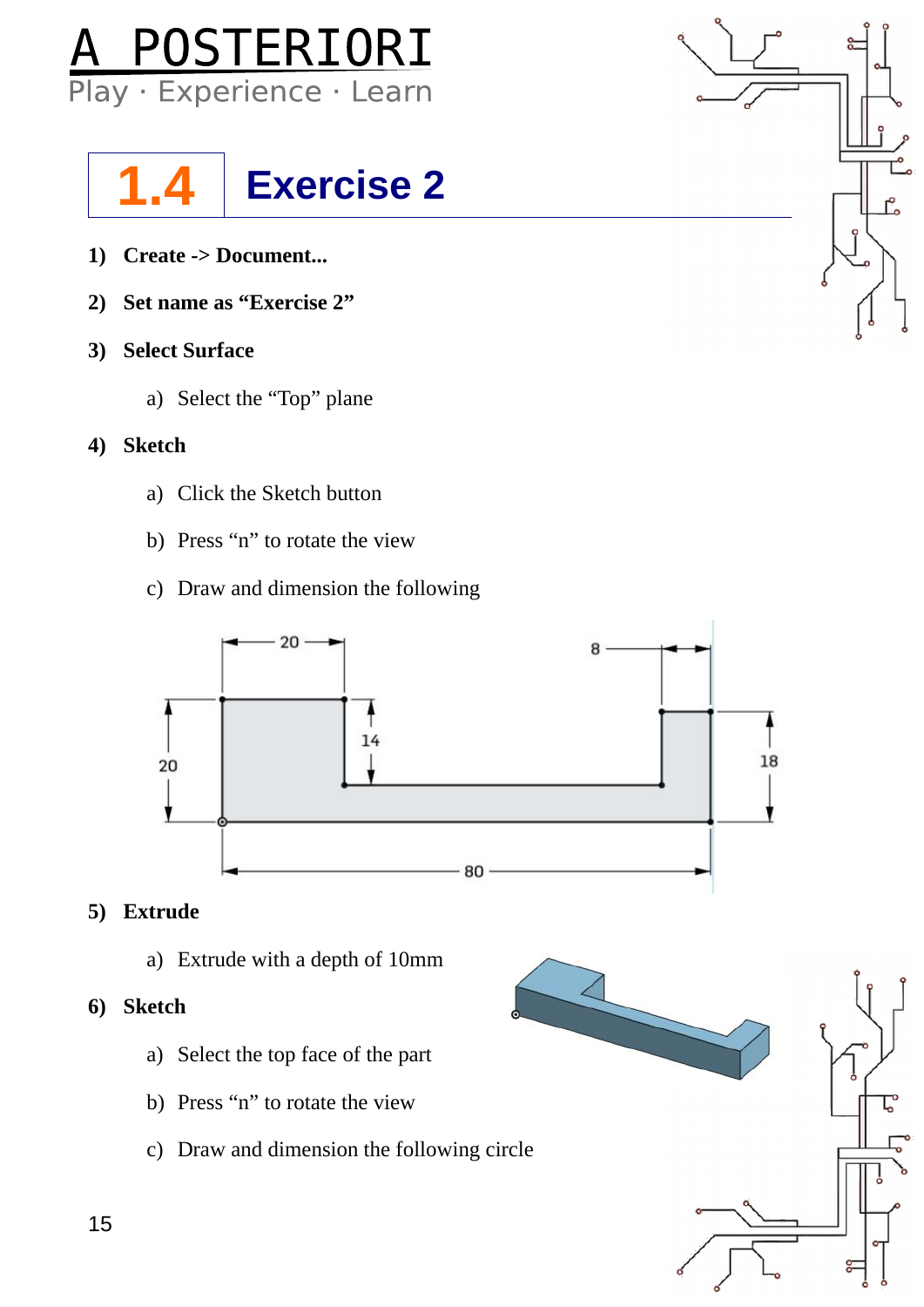



d) Take note of the two center point constraints.

#### **7) Extrude**

a) Extrude with a depth of 2mm.

#### **8) Sketch**

- a) Select the following face...
- b) Press "n" to rotate the view
- c) Draw and dimension the following...





#### **9) Extrude**

a) Remove materials with depth set to "Up to next".

#### **10) Export and close**